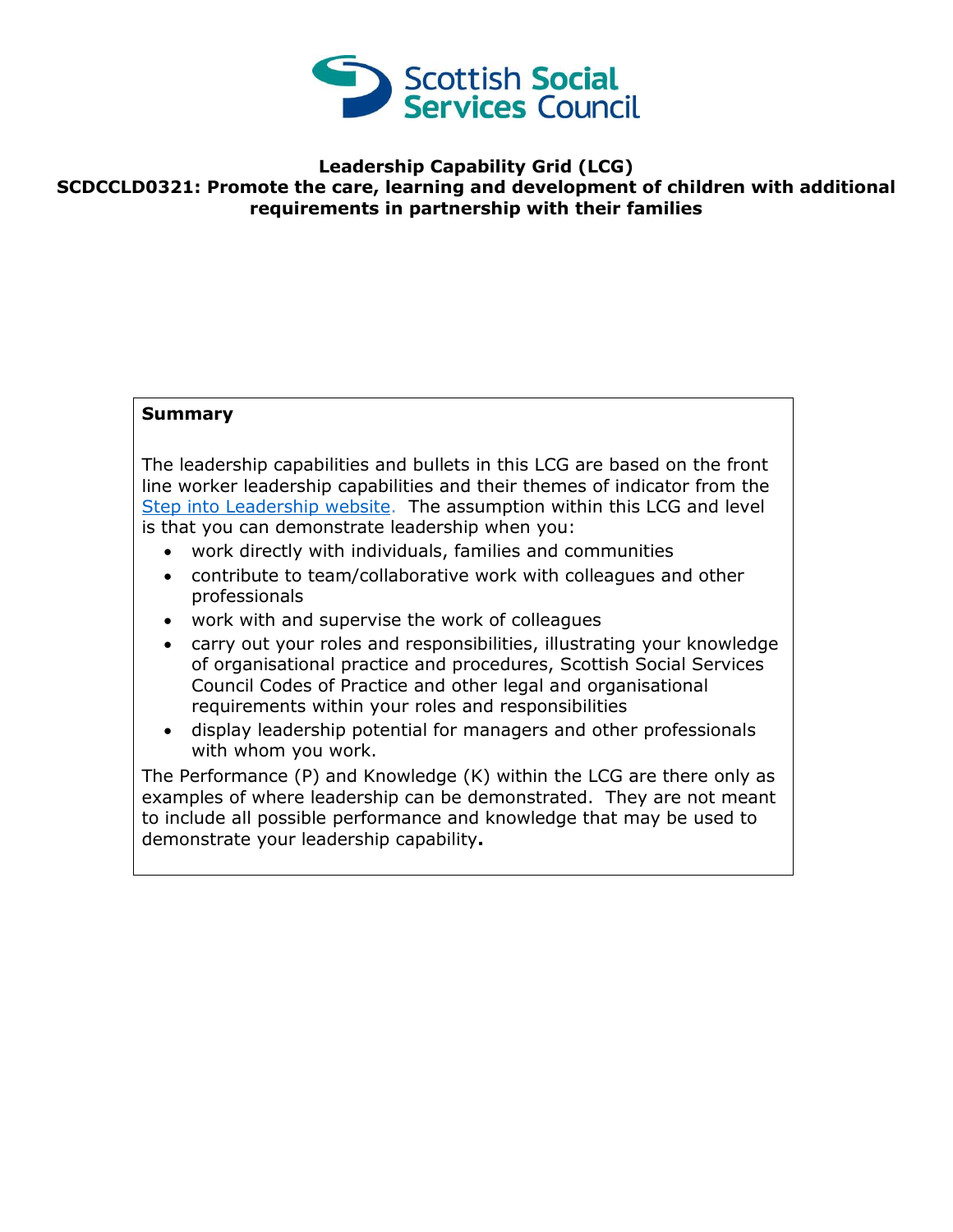

## **Leadership Capability Grid (LCG) SCDCCLD0321: Promote the care, learning and development of children with additional requirements in partnership with their families**

| Leadership<br>capabilities         | When promoting the care, learning and development of children with<br>additional requirements in partnership with their families you can<br>demonstrate leadership capabilities by:                                                                                                                                                                                                                                                                                                                                                                                                                                                                                                                                                                                                                     |
|------------------------------------|---------------------------------------------------------------------------------------------------------------------------------------------------------------------------------------------------------------------------------------------------------------------------------------------------------------------------------------------------------------------------------------------------------------------------------------------------------------------------------------------------------------------------------------------------------------------------------------------------------------------------------------------------------------------------------------------------------------------------------------------------------------------------------------------------------|
| <b>Vision</b>                      | Providing a vision for those with whom you work and your organisation when<br>you:<br>• See how best to make a difference when providing active support<br>$(P1, 2, 5, 6, 7, 8, 9, 10, 11, 12, 13, 14, 17, 18, 21, 25, 30;$<br>$K1, 2, 3, 4, 11, 12, 13, 14, 16, 17, 18, 19, 43, 44, 47, 48, 52, 55)$<br>• Communicate and promote ownership of the vision when working with others<br>$(P1, 2, 6, 8, 9, 10, 11, 13, 17, 18, 30; K17, 20, 43, 48)$<br>• Promote social service values through active participation and<br>personalisation (P1,6,9,12,13,18,30; K1,2,11,12,16,17,43,48) when working<br>with others (P6,8,21; K1,2,3,4,9,17,20,47,52)<br>• See the bigger picture when demonstrating knowledge and practice of<br>organisational, local and national policies and procedures (P9; K6,41) |
| Self-<br>leadership                | Displaying self leadership when you:<br>• Demonstrate and adapt leadership in response to changing needs and<br>preferences and overcoming barriers<br>$(P8, 10, 11, 12, 15, 18, 20, 21, 23, 29; K38, 50, 52)$<br>• Improve own leadership when you seek advice $(P2,7,10,11,23; K20,28,47)$<br>• Demonstrate and promote resilience when adapting practice and overcoming<br>barriers (P9,15,23; K20,28,47)<br>• Challenge discrimination and oppression ( $P1,3,15$ ; K1,2,4,46)                                                                                                                                                                                                                                                                                                                      |
| <b>Motivating</b><br>and inspiring | Motivating and inspiring others when you:<br>• Inspire people by personal example (P2,6,10,11,21,25; K14,17,25,52)<br>• Recognise and value the contribution of others $(P2,7,8,10,11,21,25;$<br>K9, 10, 20, 47)<br>• Support the creation of a learning and performance culture ( $P10,11,21,23$ ;<br>K16, 17, 18, 19, 20, 28                                                                                                                                                                                                                                                                                                                                                                                                                                                                          |
| <b>Empowering</b>                  | Empowering people when you:<br>Enable leadership at all levels (P1,5,6,8,9,30; K8,9,16,17,20,43,48,50,52)<br>• Support the creation of a knowledge and management culture by seeking<br>and providing information to enable understanding (P4,7,9,10,11,13,21,30;<br>K16, 25, 28, 50)<br>• Promote professional autonomy $(P2,7,8,10,11,21,23; K1,27,20,28)$<br>• Involve people in development and improvement (P10,11,21; K17,20,28)                                                                                                                                                                                                                                                                                                                                                                  |